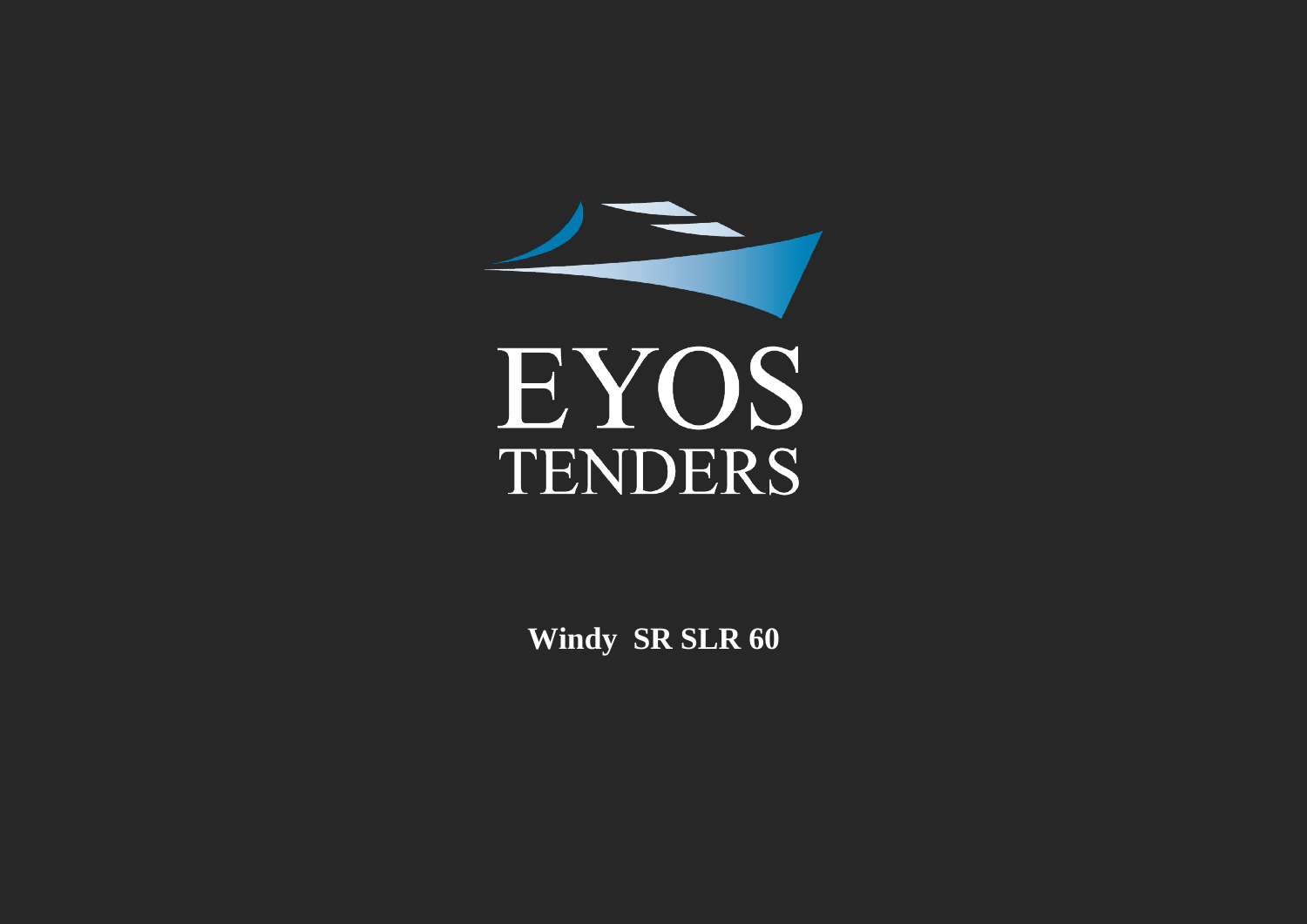

## Description

Windy's philosophy has always been to design and build boats that set a new benchmark of style and performance. Working only with the world's greatest designers and craftsmen, drawing on their passion and skill, Windy has been able to build a name and a product that is envied by many. The commission of the Windy SR52 Blackbird in 2008 provided the first opportunity for Windy to partner with designers and naval architects external to the company. The SR52 Blackbird opened up a new world for Windy, introducing the brand to the superyacht sector as the builder of the world's finest chase boat, and Malcolm McKeon was intrinsic to the design of that model.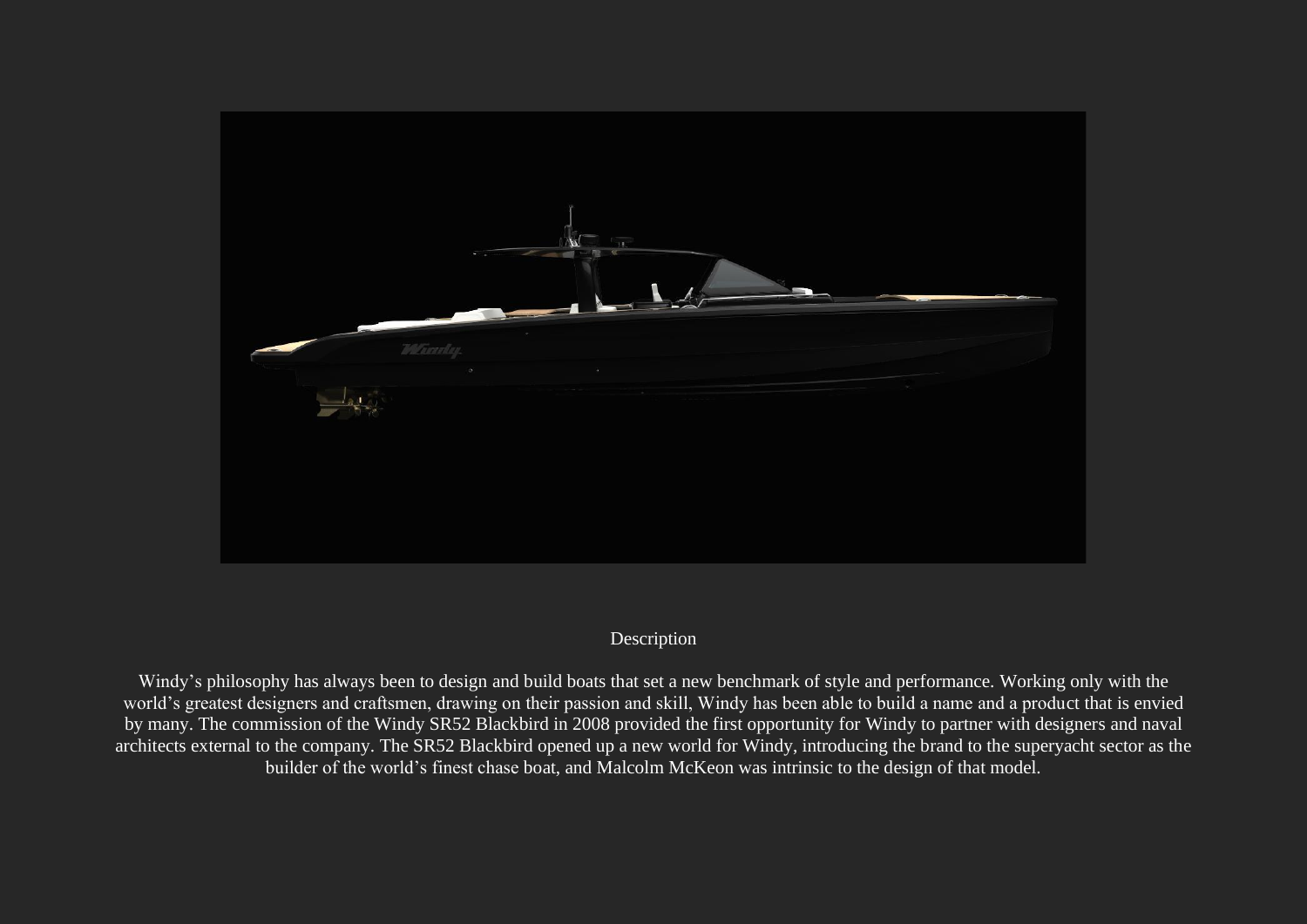Windy SR/SLR 60 is a powerful 60ft chase boat with a strong personality and clear dual purpose which again brings together the Norwegian powerboat builder Windy with Malcolm McKeon Yacht Design. With a range of 850 nautical miles at 25 knots, the Windy SLR 60 has been designed to be the ultimate superyacht chase boat for long distance excursions. However, it will also serve as a very nimble sports boat for diving and fishing, as well as support shoreside exploration. This contemporary and elegant design is fitted with a large swim platform aft of the luxurious guest area and bar, making it a very attractive vessel for socialising and enjoying relaxing times on the water.

Specifications

Length overall (incl. pulpit): 18.12m Beam: 4.38m Draft: 1.22m CE Cert B Max Speed: 43 knots Minimum Range @ 30 knots Approx 800 NM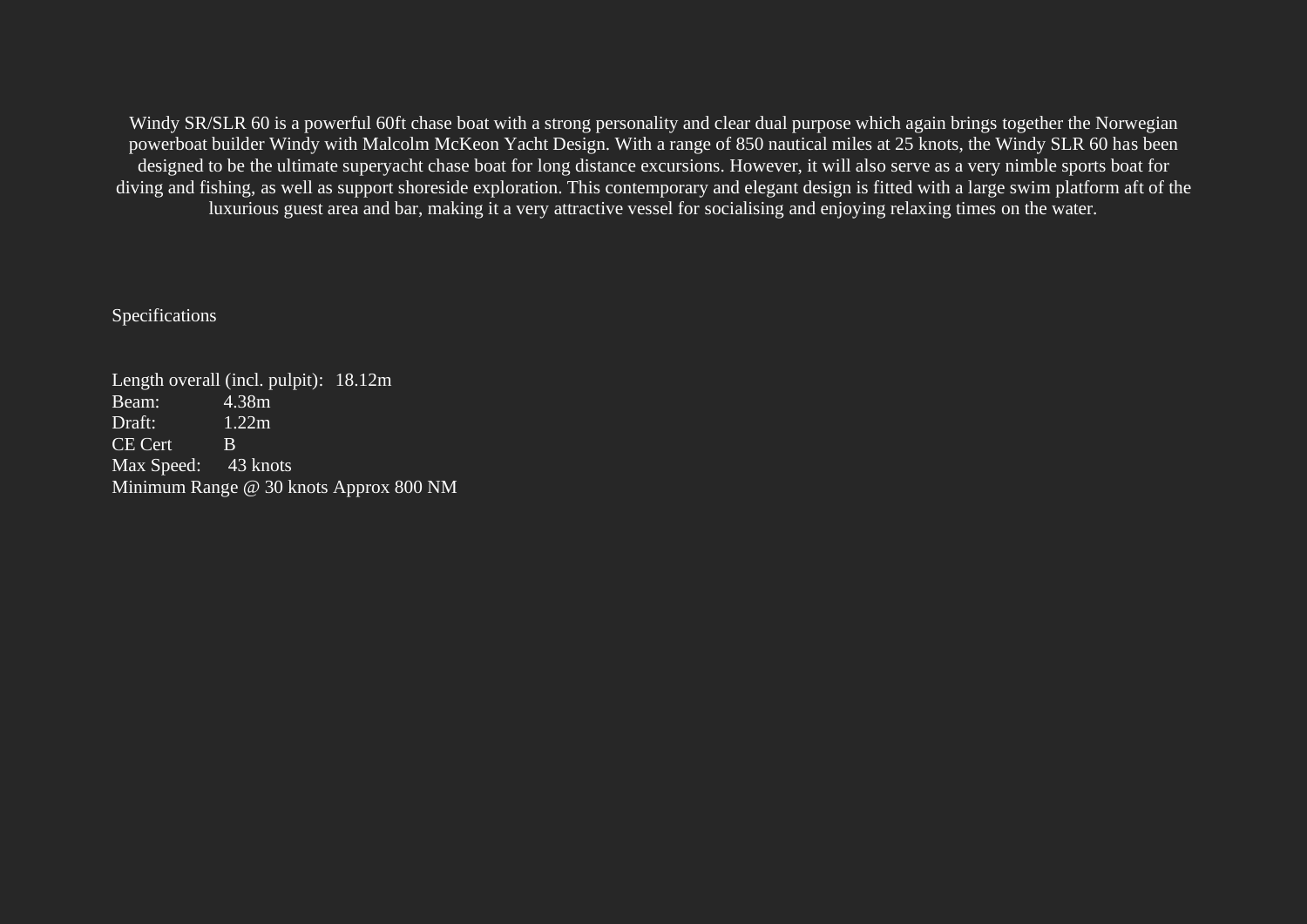## Further Images

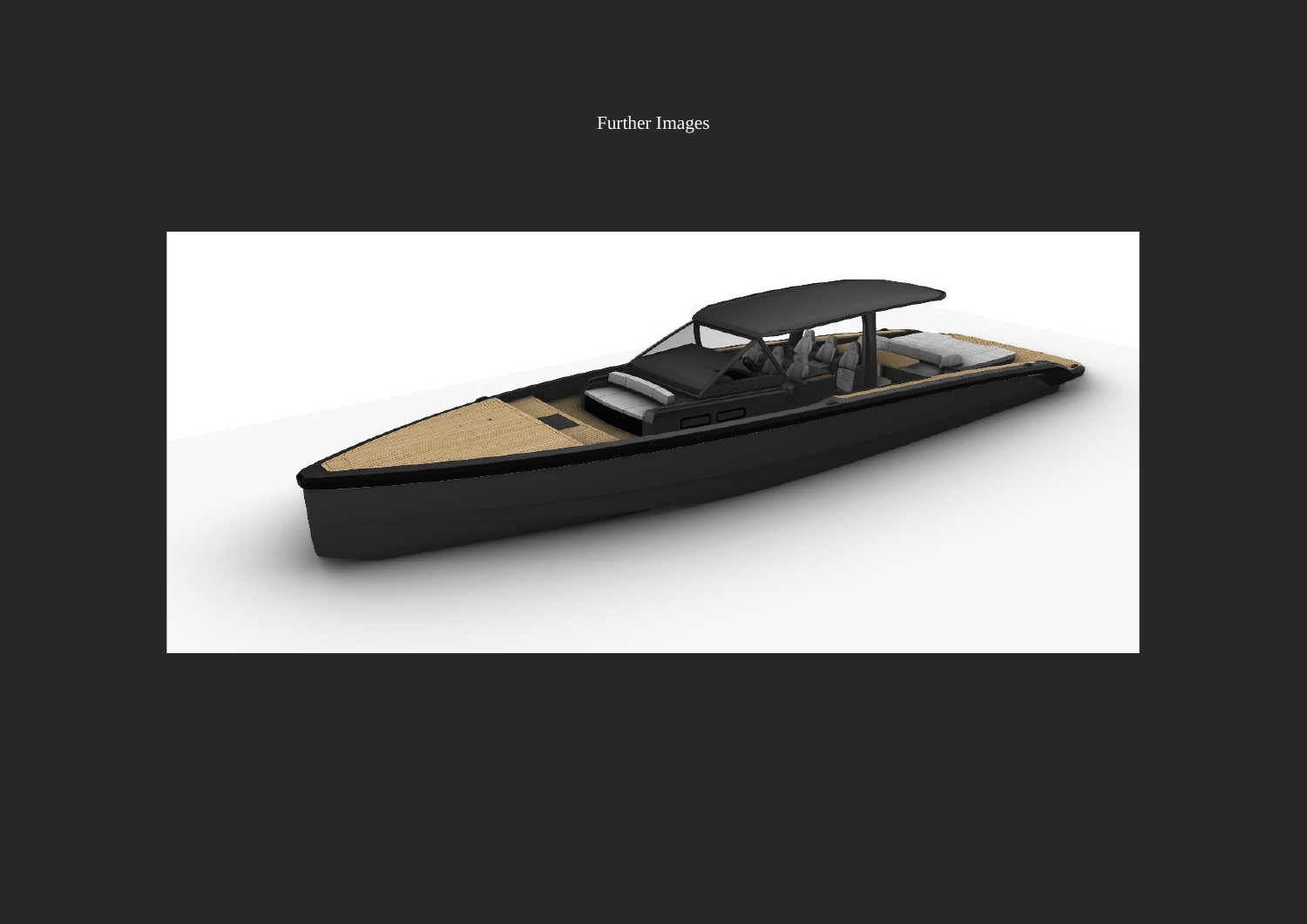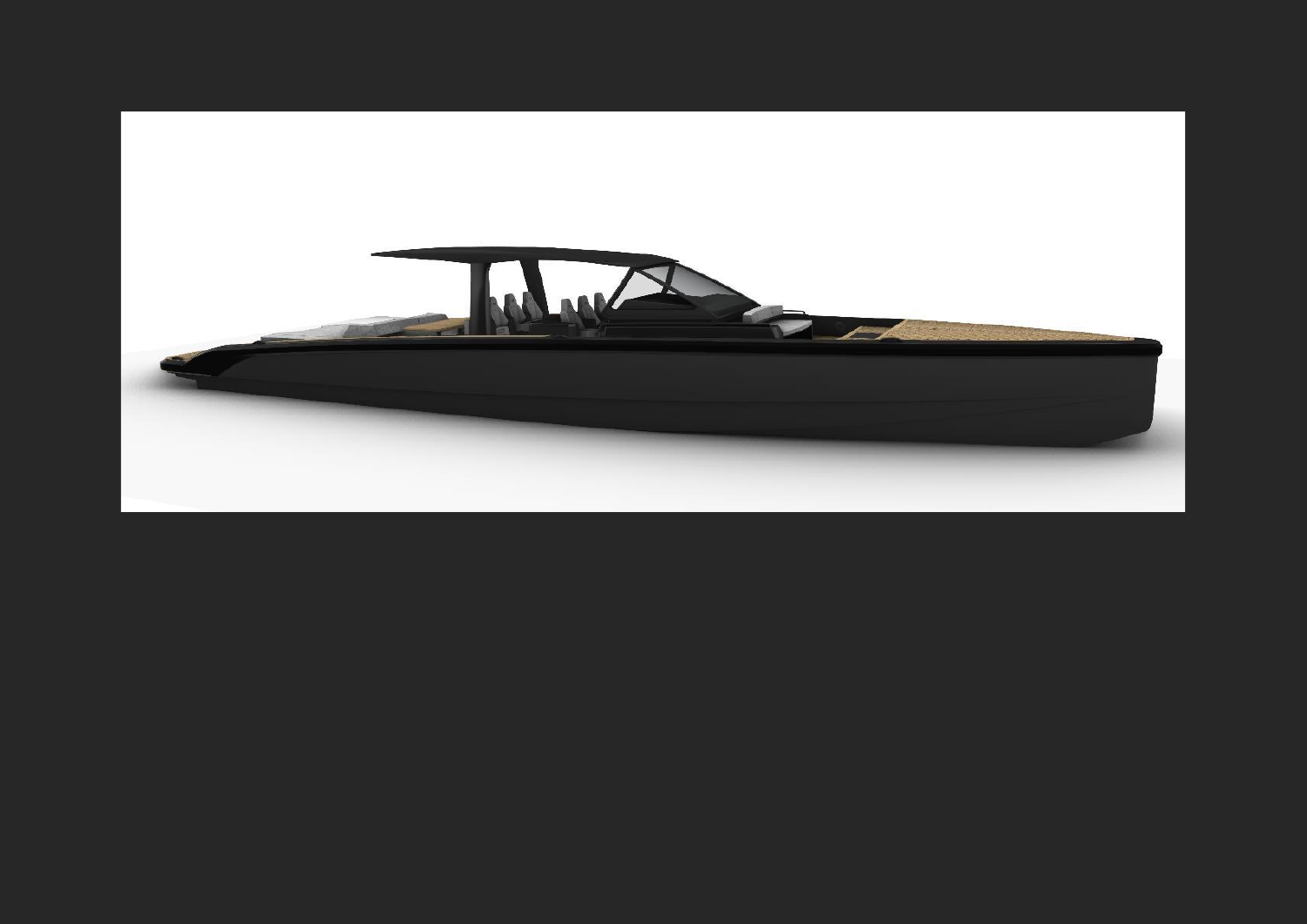

Price:  $\in$  2 350 000 Excl Taxes